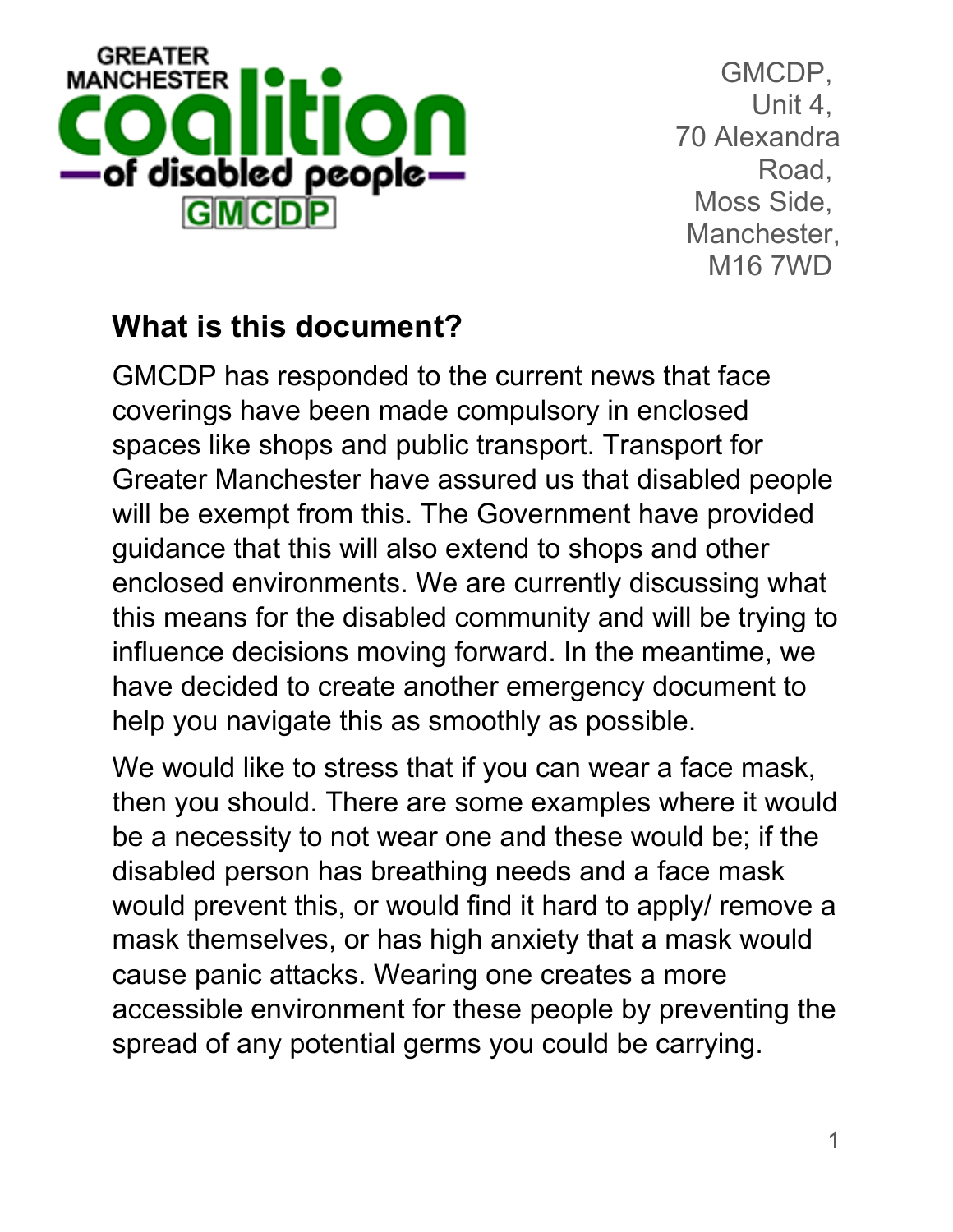

The Face Coverings Exemption letter has been created by GMCDP as an immediate response to this news and was always intended to be used as a temporary precaution. We would normally be cautious of using a card to identify as a disabled person, however with the threat of fines looming, we feel it may be useful for some of our members to have.

This document contains a formal letter with a detachable card. Please cut the bottom of the letter, fold it, then stick together and it should become a pocket-sized card for you to carry.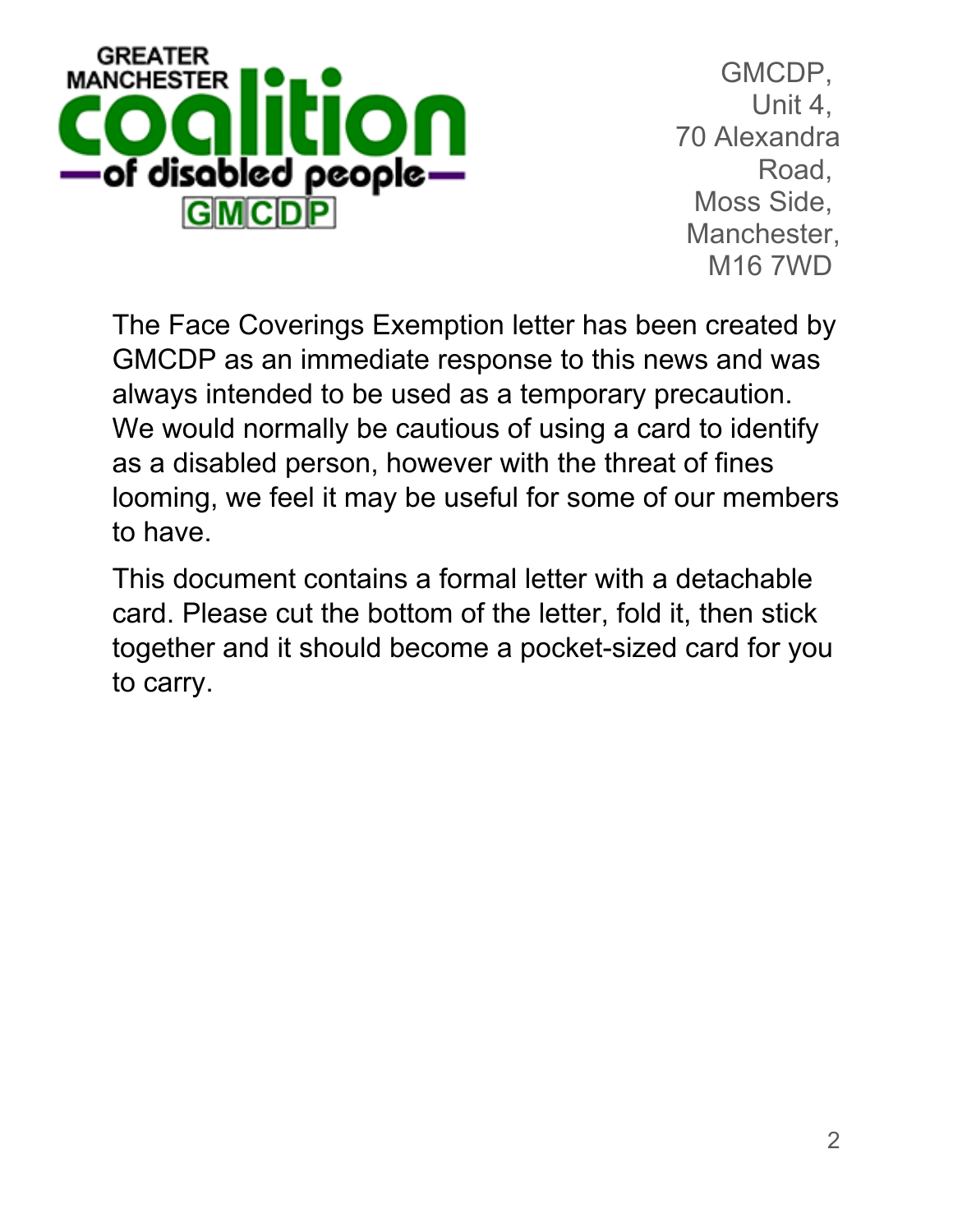

To whom it may concern,

Greater Manchester Coalition of Disabled People (GMCDP) hope those reading this will use reasonable judgement and act appropriately before considering any actions against this person. Please consider the following message:

**The holder of this letter is exempt from wearing a face mask under the Equalities Act 2010. The Government have provided guidance that those who have impairments are not required to wear a face mask in enclosed spaces.** 

Transport for Greater Manchester have already provided their disabled passengers with a face mask exemption card and if this individual has one, they can show you this. GMCDP have also created a temporary face mask exemption card, attached to the bottom of this letter and we would hope that you accept this.